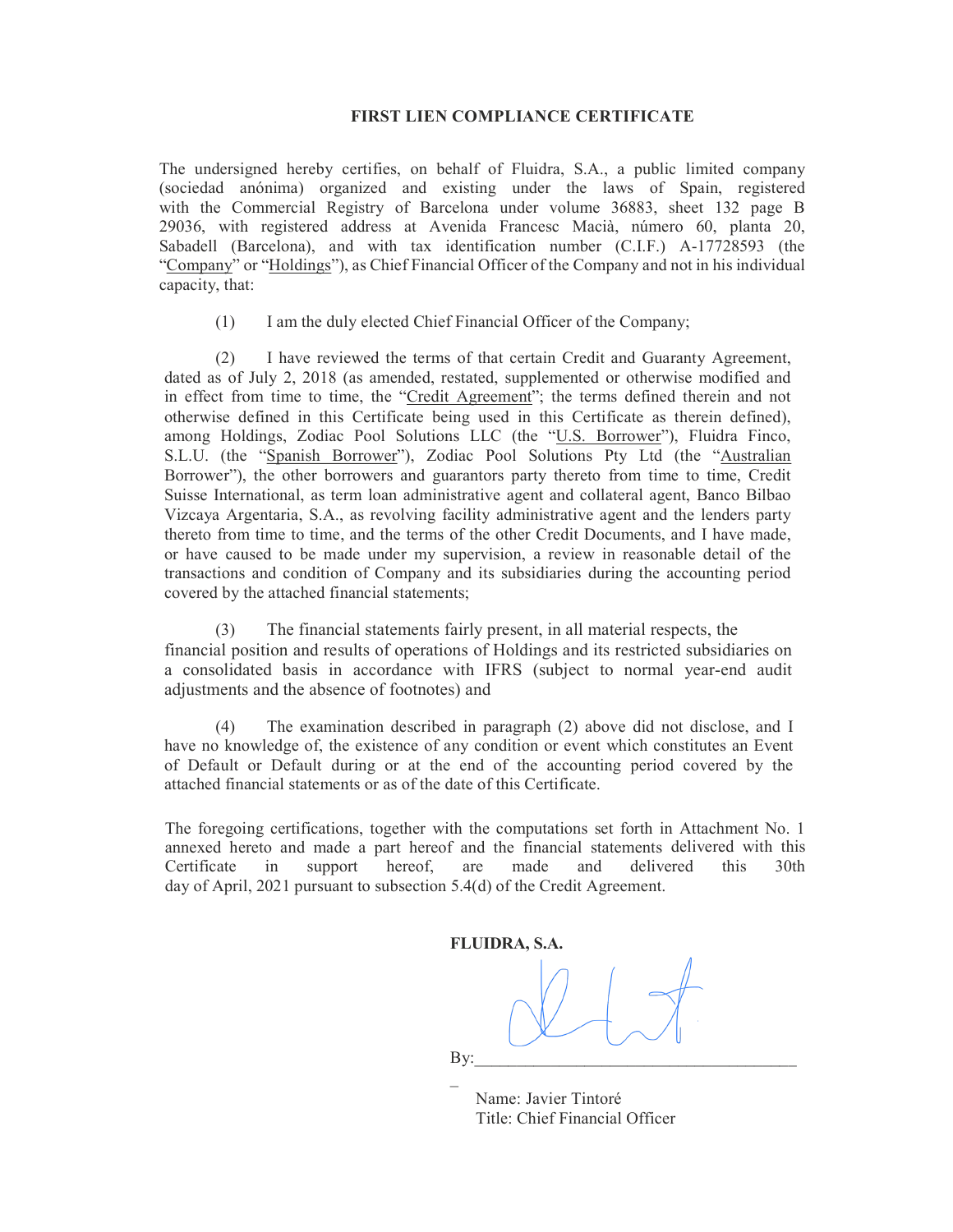## ATTACHMENT NO. 1 TO COMPLIANCE CERTIFICATE

This Attachment No. 1 is attached to and made a part of a Compliance Certificate dated as of February 26, 2021 and pertains to the period from January 1, 2020 to December 31, 2020. Section references herein relate to subsections of the Credit Agreement.

## Total Net Leverage Ratio (as of December 31, 2020)

| 1. | Consolidated Total Debt (net of unrestricted cash and<br>Cash Equivalents of Holdings and its Restricted<br>Subsidiaries):                                                                                                    | € 480,4  |
|----|-------------------------------------------------------------------------------------------------------------------------------------------------------------------------------------------------------------------------------|----------|
| 2. | Consolidated Adjusted EBITDA for the trailing four<br>Fiscal Quarters ending on December 31, 2020:                                                                                                                            | € 320,8  |
| 3. | Total Net Leverage Ratio $(1):(2)$ :                                                                                                                                                                                          | 1.50:1.0 |
|    | First Lien Net Leverage Ratio (as of December 31, 2020)                                                                                                                                                                       |          |
| 1. | Consolidated Total Debt secured by a first priority Lien<br>on the assets of any Credit Party or any Restricted<br>Subsidiary (net of unrestricted cash and Cash<br>Equivalents of Holdings and its Restricted Subsidiaries): | € 465,1  |
| 2. | Consolidated Adjusted EBITDA for the trailing four<br>Fiscal Quarters ending on December 31, 2020:                                                                                                                            | € 320,8  |
| 3. | Total First Lien Net Leverage Ratio (1):(2):                                                                                                                                                                                  | 1.45:1.0 |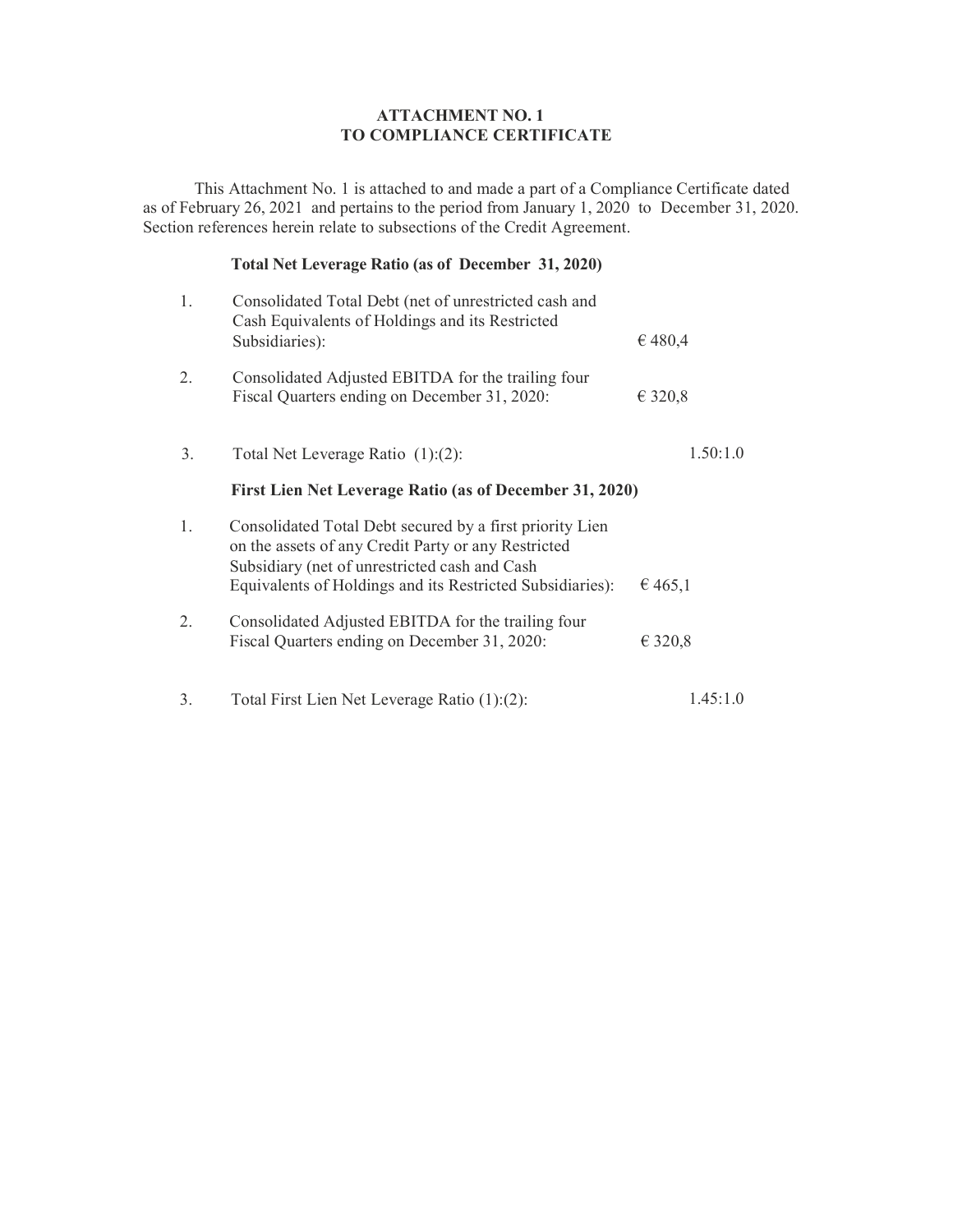| 1. | Consolidated Net Income of Holdings and its Restricted<br>Subsidiaries, determined on a consolidated basis:                                                                                                                                                                                                                                                                                                                                                                                                                                                                                                                                                                                                                                                        | € 96,4       |
|----|--------------------------------------------------------------------------------------------------------------------------------------------------------------------------------------------------------------------------------------------------------------------------------------------------------------------------------------------------------------------------------------------------------------------------------------------------------------------------------------------------------------------------------------------------------------------------------------------------------------------------------------------------------------------------------------------------------------------------------------------------------------------|--------------|
| 2. | Amount of all non-cash charges (including depreciation<br>and amortization) to the extent deducted in arriving at<br>such Consolidated Net Income, but excluding (i) any<br>such non-cash charges representing an accrual or reserve<br>for potential cash items in any future period and (ii)<br>amortization of a prepaid cash item that was paid in a<br>prior Fiscal Year:                                                                                                                                                                                                                                                                                                                                                                                     | € 114,6      |
| 3. | Decreases in Consolidated Working Capital for such<br>Fiscal Year:                                                                                                                                                                                                                                                                                                                                                                                                                                                                                                                                                                                                                                                                                                 |              |
| 4. | Cash receipts in respect of Hedge Agreements during<br>such Fiscal Year to the extent not otherwise included in<br>such Consolidated Net Income:                                                                                                                                                                                                                                                                                                                                                                                                                                                                                                                                                                                                                   |              |
| 5. | Aggregate amount of any non-cash loss recognized as a<br>result of any Asset Sale or Casualty Event (other than<br>any Asset Sale in the ordinary course of business) that<br>resulted in a decrease to Consolidated Net Income (up to<br>the amount of such decrease):                                                                                                                                                                                                                                                                                                                                                                                                                                                                                            | $\in 0,1$    |
| 6. | Amount of all non-cash credits included in arriving at<br>such Consolidated Net Income (excluding any non-cash<br>credit to the extent representing the reversal of an accrual<br>or reserve described in item 2 above) and cash charges<br>excluded by virtue of clauses (a) through (u) of the<br>definition of Consolidated Net Income:                                                                                                                                                                                                                                                                                                                                                                                                                         | $\in (0,2)$  |
| 7. | Without duplication of amounts deducted pursuant to<br>item 15 below in prior Fiscal Years, capital expenditures,<br>Permitted Acquisitions, Specified Investments and<br>permitted acquisitions of Intellectual Property Rights<br>accrued or made in cash during such Fiscal Year, except<br>to the extent financed with (x) the Net Cash Proceeds of<br>Indebtedness ((i) excluding any drawings under the<br>Revolving Commitments or the ABL Loans and (ii)<br>except to the extent such Indebtedness has been repaid),<br>(y) the Cumulative Credit (other than amounts accrued in<br>prior periods under clause (a)(ii) of the definition of<br>Cumulative Credit) or (z) Net Cash Proceeds reinvested<br>pursuant to Section 2.13 of the Credit Agreement: | $\in (45,8)$ |

Excess Cash Flow (for the Fiscal Year ended 31.12.2020)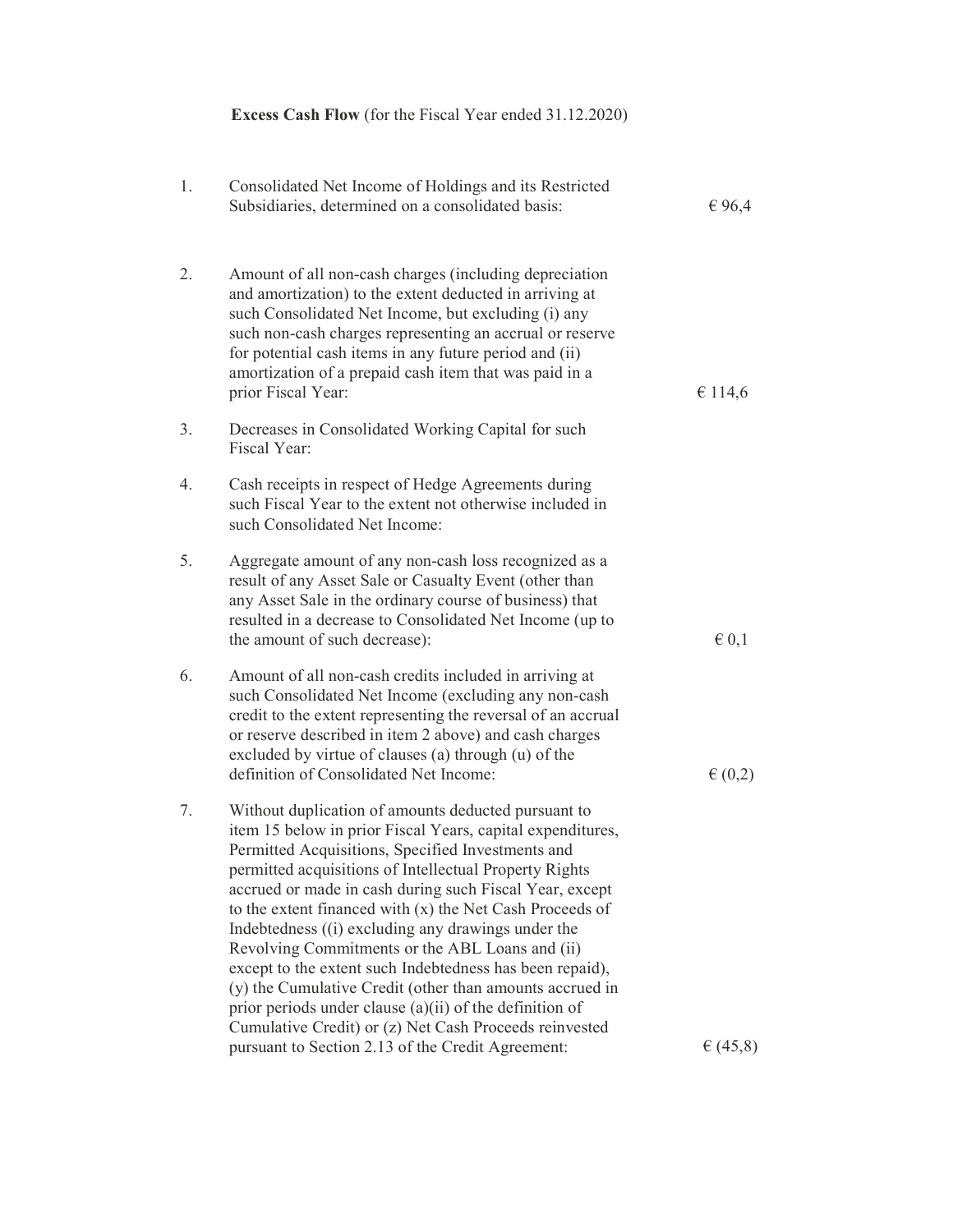| 8.  | Aggregate amount of all principal payments of<br>Indebtedness of Holdings and its Restricted Subsidiaries<br>(including (i) the principal component of payments in<br>respect of Capital Lease Obligations and (ii) the amount<br>of any mandatory or voluntary prepayment of<br>Indebtedness (excluding (A) all prepayments in respect<br>of any revolving credit facility (including Revolving<br>Commitments), except to the extent there is an<br>equivalent permanent reduction in commitments<br>thereunder and (B) prepayments of the Term Loans))<br>made during such Fiscal Year, in each case financed<br>with Internally Generated Cash of Holdings and its<br><b>Restricted Subsidiaries:</b> | $\in (16,6)$ |
|-----|-----------------------------------------------------------------------------------------------------------------------------------------------------------------------------------------------------------------------------------------------------------------------------------------------------------------------------------------------------------------------------------------------------------------------------------------------------------------------------------------------------------------------------------------------------------------------------------------------------------------------------------------------------------------------------------------------------------|--------------|
| 9.  | Increases in Consolidated Working Capital for such<br>Fiscal Year:                                                                                                                                                                                                                                                                                                                                                                                                                                                                                                                                                                                                                                        | € 34,5       |
| 10. | Cash payments by Holdings and its Restricted<br>Subsidiaries during such Fiscal Year in respect of the<br>permanent reduction of long-term liabilities of Holdings<br>and its Restricted Subsidiaries (other than Indebtedness)<br>to the extent such payments are not expensed during<br>such Fiscal Year or are not deducted in calculating<br><b>Consolidated Net Income:</b>                                                                                                                                                                                                                                                                                                                          | $\in (19,5)$ |
| 11. | Cash payments by Holdings and its Restricted<br>Subsidiaries during such Fiscal Year in respect of<br>residual income liabilities of Holdings and its Restricted<br>Subsidiaries to the extent such payments are not<br>expensed during such Fiscal Year or are not deducted in<br>calculating Consolidated Net Income:                                                                                                                                                                                                                                                                                                                                                                                   |              |
| 12. | Without duplication of amounts deducted pursuant to<br>item 7 above or item 15 below in prior Fiscal Years,<br>Aggregate amount of cash consideration paid by<br>Holdings and its Restricted Subsidiaries in connection<br>with Investments constituting Permitted Acquisitions<br>pursuant to Section 6.3(k) of the Credit Agreement to the<br>extent financed with Internally Generated Cash of<br>Holdings and its Restricted Subsidiaries:                                                                                                                                                                                                                                                            |              |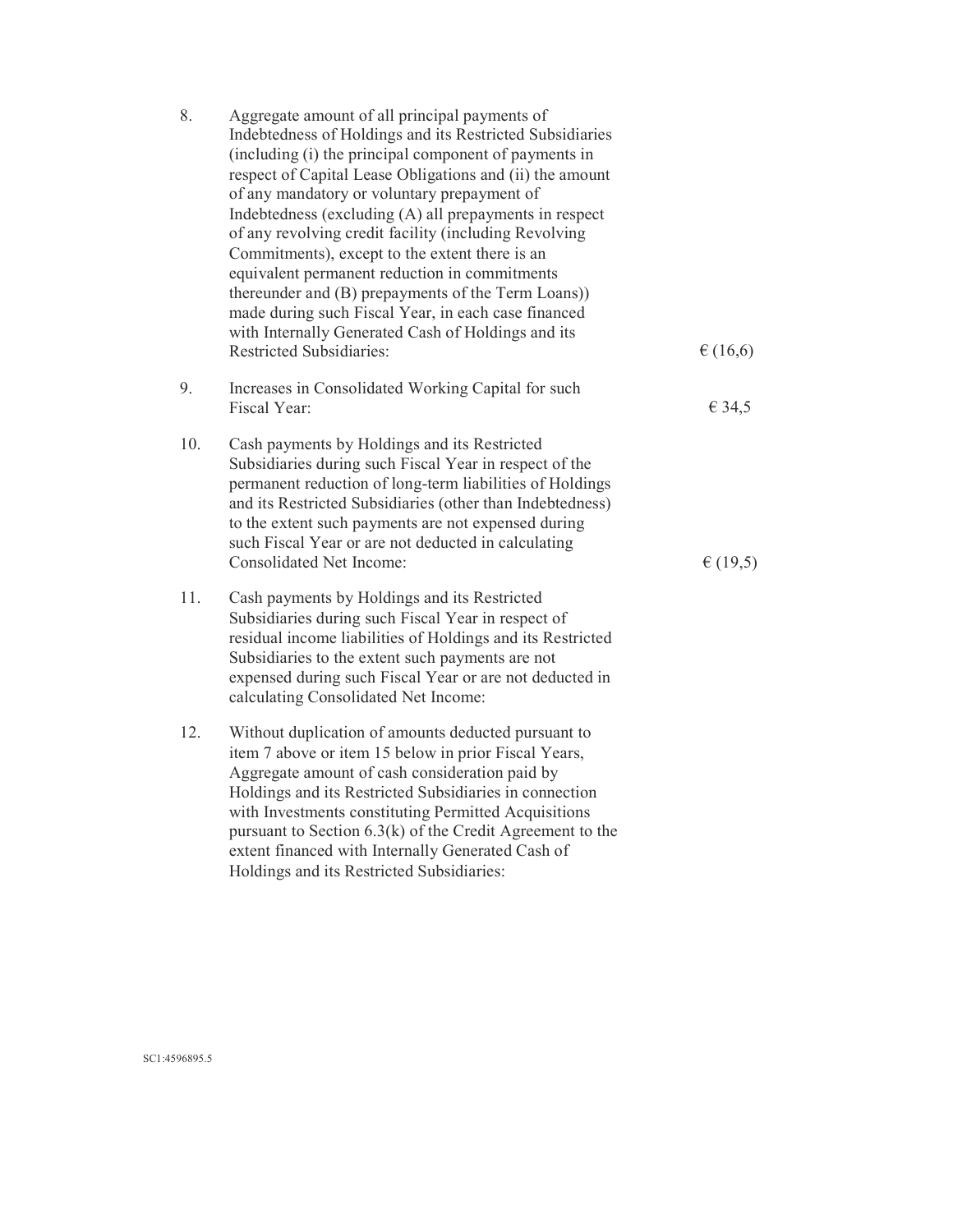| 13. | Amount of Restricted Payments made in cash pursuant<br>to clauses (a), (b), (c), (d), (g), (h), (i), (j), (k), (l) and (m)<br>of Section 6.5 of the Credit Agreement paid during such<br>Fiscal Year in each case to the extent such Restricted<br>Payments were financed with Internally Generated Cash<br>of Holdings and its Restricted Subsidiaries:                                                                                                                                                                                                                            | E(37,7)       |
|-----|-------------------------------------------------------------------------------------------------------------------------------------------------------------------------------------------------------------------------------------------------------------------------------------------------------------------------------------------------------------------------------------------------------------------------------------------------------------------------------------------------------------------------------------------------------------------------------------|---------------|
| 14. | Aggregate amount of any premium, make-whole or<br>penalty payments actually paid in cash by Holdings and<br>its Restricted Subsidiaries during such Fiscal Year that<br>are made in connection with any prepayment, early<br>extinguishment or conversion of Indebtedness to the<br>extent such payments are not expensed during such<br>Fiscal Year or are not deducted in calculating<br><b>Consolidated Net Income:</b>                                                                                                                                                          |               |
| 15. | Without duplication of amounts deducted from Excess<br>Cash Flow in prior Fiscal Years, the aggregate<br>consideration required to be paid in cash by Holdings or<br>any of its Restricted Subsidiaries pursuant to binding<br>contracts entered into prior to or during such Fiscal Year<br>relating to Permitted Acquisitions or other Investments,<br>capital expenditures or permitted acquisitions of<br>Intellectual Property Rights to be consummated or made<br>during the period of four consecutive Fiscal Quarters of<br>Holdings following the end of such Fiscal Year: | $\in (12, 8)$ |
| 16. | Amount of cash taxes (including penalties and interest)<br>paid or tax reserves set aside or payable (without<br>duplication) in such Fiscal Year to the extent they exceed<br>the amount of tax expense deducted in determining<br>Consolidated Net Income for such Fiscal Year:                                                                                                                                                                                                                                                                                                   | $\in$ 3,9     |
| 17. | Cash expenditures in respect of Hedge Agreements<br>during such Fiscal Year to the extent not deducted in<br>arriving at such Consolidated Net Income:                                                                                                                                                                                                                                                                                                                                                                                                                              |               |
| 18. | Proceeds of any Asset Sale or Casualty Event to the<br>extent otherwise included in the definition of Excess<br>Cash Flow and to the extent Holdings is in compliance<br>with the applicable mandatory prepayment requirements<br>set forth in Section 2.13 of the Credit Agreement:                                                                                                                                                                                                                                                                                                | 64,6          |